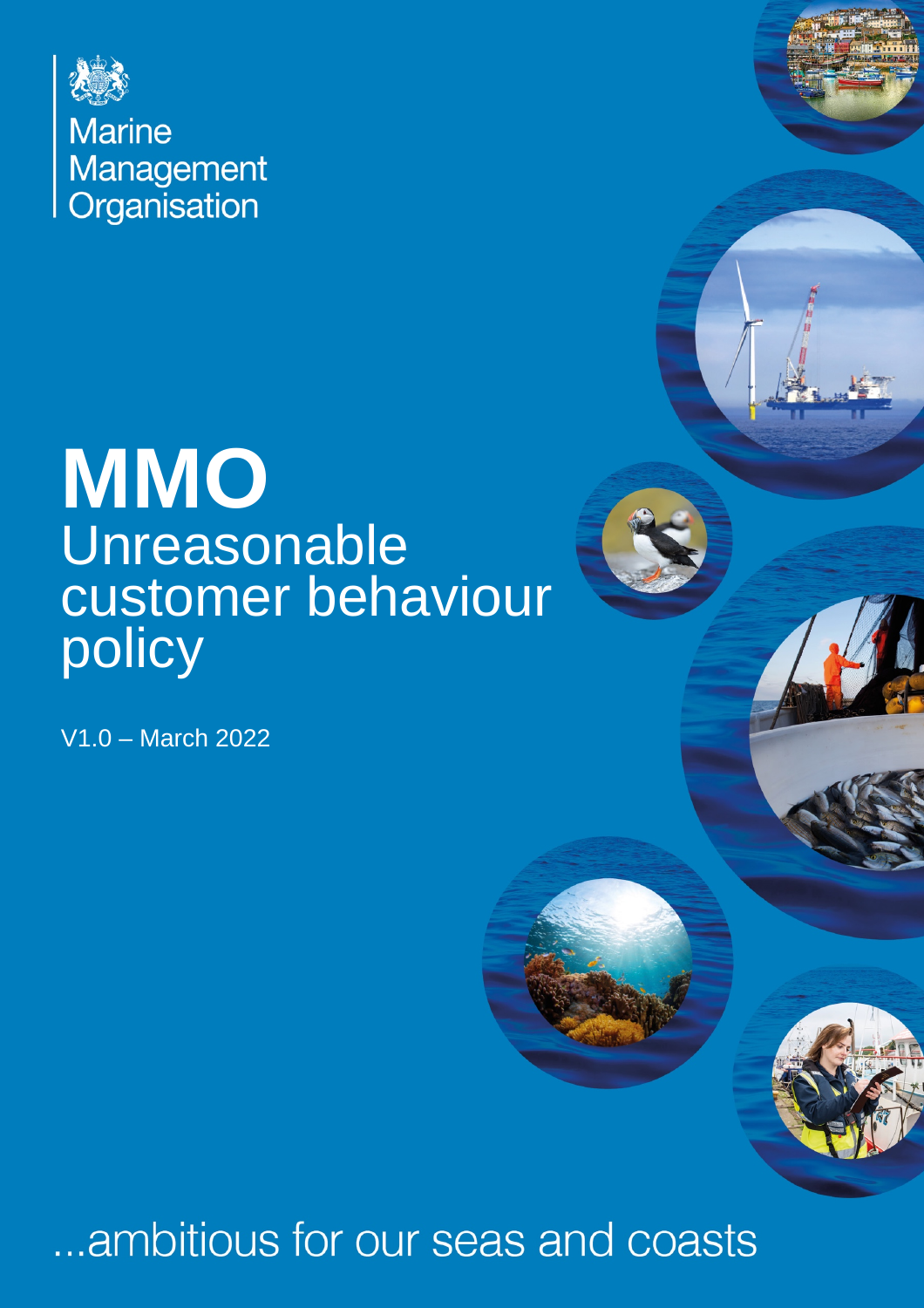The Marine Management Organisation (MMO) aims to provide a professional service on every occasion to all our customers. Our [customer charter](https://www.gov.uk/government/organisations/marine-management-organisation/about-our-services#customer-charter) sets out our commitment to the level of service we will provide. In return, we expect our customers to behave appropriately and treat our employees with courtesy, consideration, and respect, to allow them to carry out their work.

We recognise that sometimes things can go wrong and might need to be put right. Our [complaint procedure](https://www.gov.uk/government/organisations/marine-management-organisation/about/complaints-procedure) covers how we handle complaints and where necessary, what actions we take to put things right.

There will also be a small number of cases where we consider a customer, either individually or as part of a group, might be behaving in ways that we consider are inappropriate and unreasonable, despite our efforts to help.

## **Principles and Aims**

This policy provides clarity for our colleagues and customers what is expected of them, what they can do, who can authorise actions and how to respond to these situations.

 It also enables us to deal with unreasonable customer behaviour consistently and professionally, outlining the steps we may take to deal with such behaviours.

## **What is considered unreasonable behaviour?**

 unreasonable, and cases should always be considered on their own specific merits. It is difficult to produce a comprehensive list of actions we consider to be However, we would generally categorise unreasonable and unacceptable behaviour under two main headings.

#### **Unreasonably persistent or vexatious contact**

 This consists of contact (written or verbal) which we consider places an unreasonable demand on our colleague's time.

For example, customers who:

- 1. Persist in pursuing a matter when they have already exhausted other statutory routes of appeal.
- 2. Do not clearly identify the precise issues which they wish to be investigated, despite reasonable efforts to help them specify their concerns.
- 3. Continue to seek to pursue an issue, including complaints, where the concerns identified are not within the remit of the MMO and this has been previously explained.
- 4. Persist in pursuing a complaint where our complaints procedure has been fully and properly implemented and exhausted
- 5. Change in the substance of a complaint or continually raise new issues or seek to prolong contact by continually raising further concerns or questions upon receipt of a response.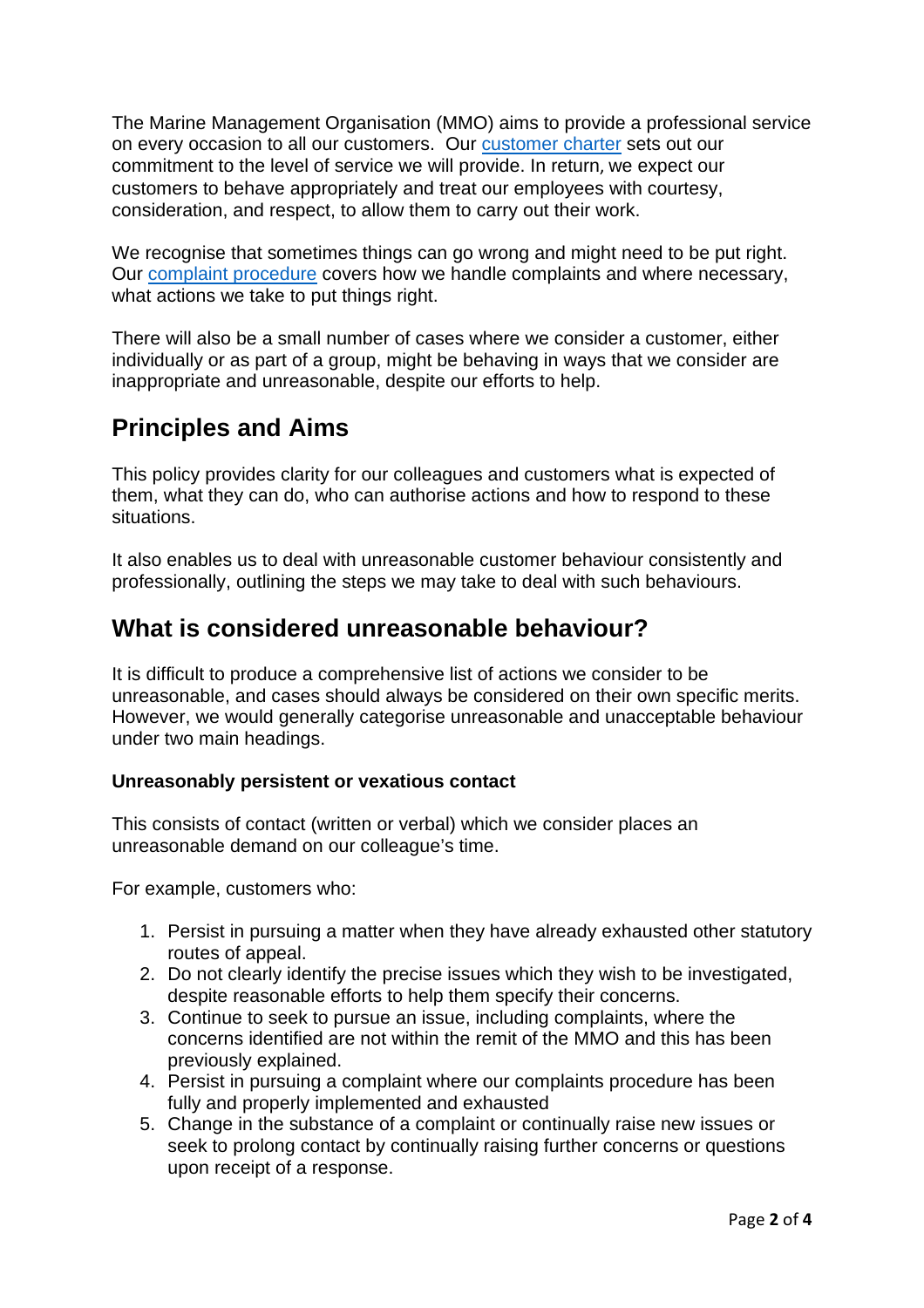- 6. Remain unwilling to accept documented evidence of action despite previous engagement.
- 7. Remain unwilling to accept that the MMO has reached a final decision on a chosen course of action.
- 8. Deny receiving an adequate response despite previously issued correspondence specifically answering their questions
- 9. Focus on trivial matters to an extent which is out of proportion to its significance and continue to focus on this point.
- 10.Have has an excessive number of contacts with the MMO placing unreasonable demands on our time and resources.
- 11.Adopting a 'scatter gun' approach. This includes pursuing parallel complaints, or other contact, on the same issue with a variety of individuals and/or teams within the MMO.

#### **Aggressive or unacceptable behaviour**

 This consists of behaviour (written or verbal) that might intimidate, bully, harass or offend our employees.

For example:

- 1. Secretly recording meetings and conversations without advance warning.
- 2. Making malicious or unjustified allegations about MMO colleagues and/or using abusive, offensive or threatening language
- 3. Any comments relating to disability, religion, belief, perceived gender of other protected characteristic
- 4. Submitting falsified documents from themselves to assist any case against the MMO.
- 5. Making threatening contact, either in person, via telephone or email
- 6. Any form of physical violence, including threats to carry this out
- 7. Any form of derogatory racial, ageist, homophobic and/or sexist remarks

## **Actions that may be taken**

Before any action is taken the customer will be provided with a warning and directed to a copy of this policy. This is to provide them with an opportunity to correct their behaviour.

 If the unreasonable behaviour continues, action will be taken that is considered to be proportionate to the nature and frequency of the customers contact. This will be set out in writing to the customer and the reasons for any action will be clearly explained.

 The following action may be taken, taking the specific behaviour and circumstances into account:

- 1. Placing limits on the number and duration of contacts with colleagues per week or month
- 2. Only addressing correspondence sent by the customer in writing and to the [info@marinemanagement.org.uk](mailto:info@marinemanagement.org.uk) email address.
- 3. Banning a customer from visiting any MMO office except by appointment